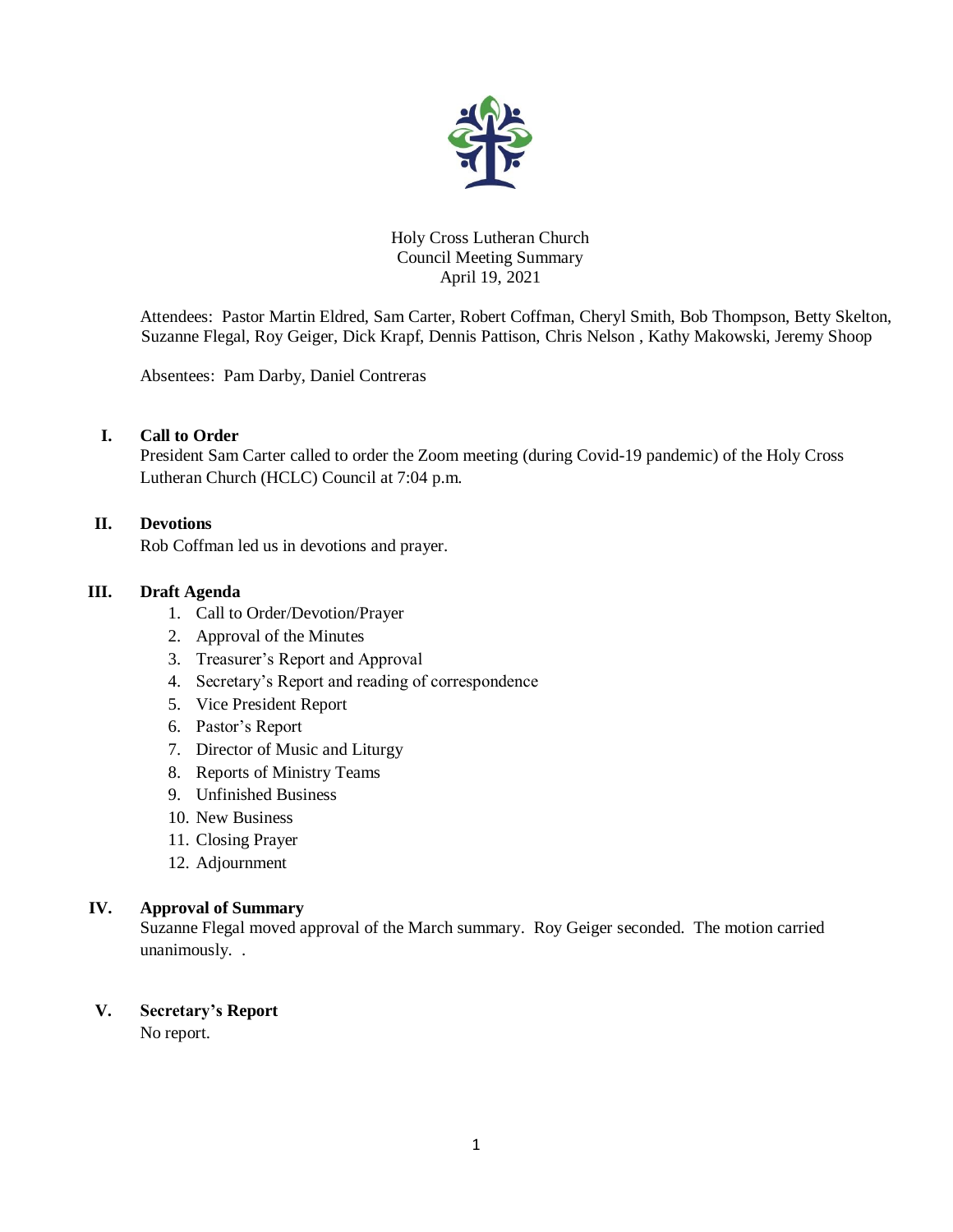### **VI. Vice President's Report**

The Vice President's Report (attached) was circulated by Rob Coffman prior to the meeting.Rob had nothing additional to report other than what was in his written report.

### **VII. Pastor's Report**

Pastor Martin stated the main focus is to figure out ways to safely gather. We need folks with a science background to help with safety procedures. Other people need to make the decision on when it is safe to meet. Pastor is pushing it back to council when we're going to re-open. We need to decide how we will handle music, passing of the peace, etc. Sam Carter said he will check with other congregations to see what they are doing. He will also check with the health department. Some people still have not been vaccinated. Easter worked really, really well. Maybe we can move up before Fall, possibly the Summer. Pastor Martin and Jeremy are not comfortable making the decision about re-opening guidelines. Pastor wants it to be a Council recommendation, possibly with a vote at the next Council meeting. Rob Coffman recommends formal guidelines be set up before making a recommendation. Jeremy Shoop brought up about when it is appropriate to move from Zoom to in-person sessions and the need to address those who do not want to be vaccinated. We should have a list of criteria. Jeremy said he will write down his list of concerns.

Pastor Martin (under New Business) was approached by a third congregation, with a Latino Christian missionary alliance background. They have requested to use the Fellowship Hall on Sundays from 3 p.m. to 6 p,m. Pastor moves that we pass a motion to allow this group to use our facilities. Suzanne Flegal passed the motion and Dennis Pattison seconded. Rob Coffman asked if they have been vetted or references checked. Council will approve on a temporary basis. They will start on the first Sunday in May and have about 20-25 people in their congregation. Sam Carter recommends doing it on a trial basis. If it moves into a long-term basis, the congregation will need to approve. Sam will follow up with Joe Baggett and recommends a trial period of three months. Suzanne Flegal seconded and the motion was passed unanimously.

### **VIII. Director of Music and Liturgy**

Jeremy mentioned that Easter worship was a success. Jeremy said he received his new computer and will get his old one fixed.

## **IX. Treasurer's Report**

Sam apologized to Bob Thompson for skipping over the Treasurer's Report. Bob said it took a long time to go back to find where we were this far ahead. Bob will continue to keep us updated. He said that we will continue to float all funds to Synod next month. The Treasurer's Report was circulated prior to the meeting.

### **Ministry Teams**

Evangelism – Roy Geiger – No Report.

Worship and Music – Kathy Makowski - No report. .

Property Management – Dennis Pattison said that the ducts were scoped and there is a lot of dirt. Work will start next week. Dennis mentioned that he and Jane will be moving at the end of May. Someone will be needed to take over Property Management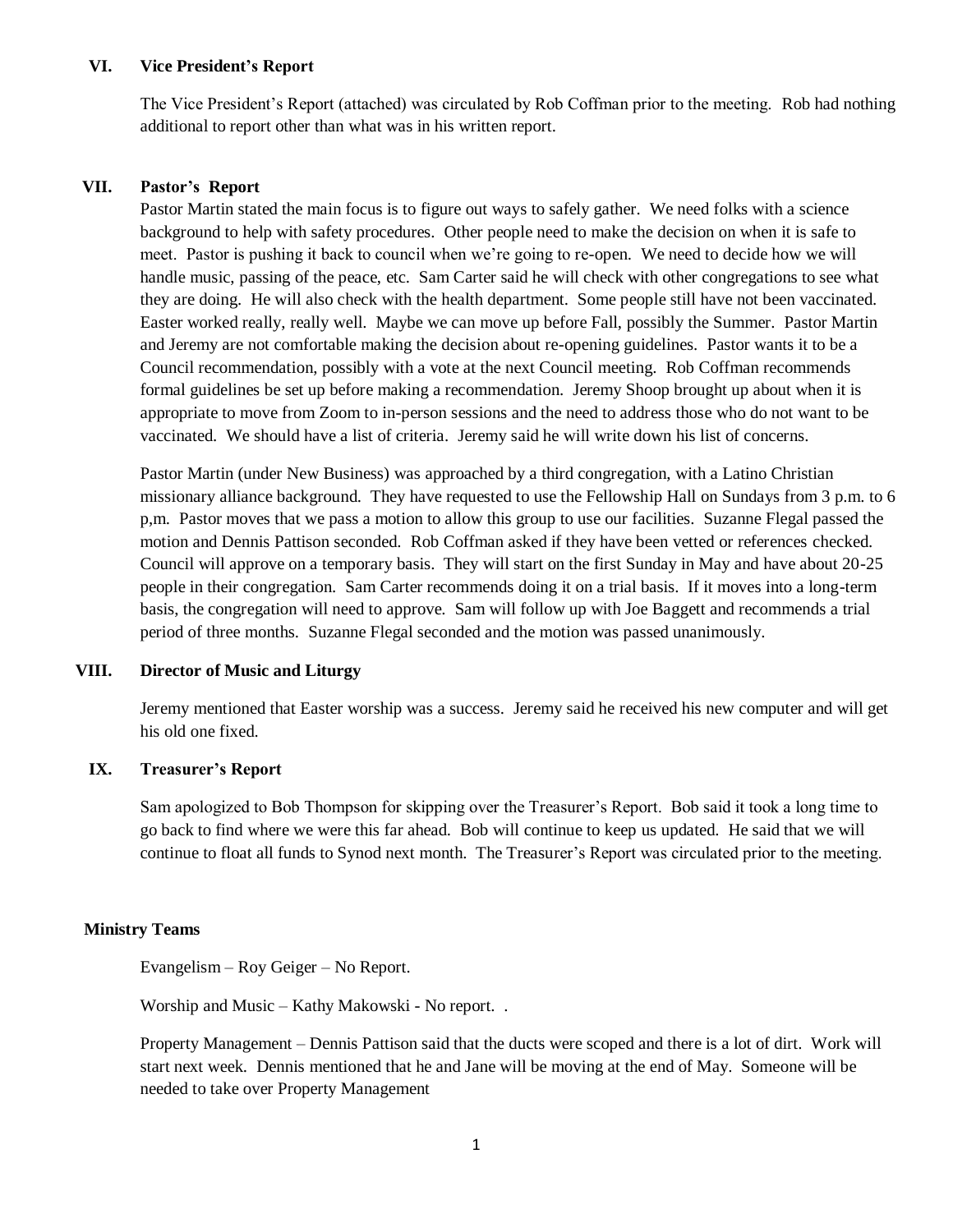Christian Education – Betty Skelton had no report.

Stewardship – Sam Carter said he thinks the video Chris and his sons created was really nice and asked how we get it on Facebook. Pastor Martin said it would be a good temple talk. Jeremy said he needs the actual file to put it on YouTube. The link will also be included in the  $1<sup>st</sup>$  quarter letter.

Outreach – Suzanne Flegal circulated a report prior to the meeting. Suzanne looked into the concept of having an electronic recycling event. The cost would be between \$750 and \$1000. She will keep investigating. Jeremy said that there is a Boy Scout troop that does it at Four Seasons

### **Unfinished Business**

Sam Carter has done a lot more due diligence and would recommend that we don't use Subsplash's giving platform right now. He had lengthy meetings with other churches. Several gave comments on the giving side. Sam said it would not be a show stopper but would cause us problems.

Sam met with Vanco. They are really dropping the ball. Their prices are competitive, but they are not the lowest. Sam met with Galilee and was told that they still have to do a lot of stuff manually. Sam will meet with another church tomorrow. Sam is recommending that we need to complete due diligence. He has looked at another company, but keeps coming back to Subsplash. Sam is recommending to adopt a social media platform. Roy Geiger said he wants more comments before making a decision. Sam said the numbers may have changed and he is now thinking about going with a one-year commitment. It will cost more than the two-year plan. They are planning a couple of updates in July and he would like to see them before making a decision.

Vanco's backup to Shepherd Staff creates dummy accounts. Subsplash sends a batch update weekly rather than daily. Sam would like the authorization to move forward with the amount that was originally approved. Suzanne Flegal said that if we're looking at the social media platform and not the financial piece, that she sees no reason not to move forward but only with the social media platform. Dick Krapf asked if it was for one or two years. Sam confirmed one year. Roy Geiger moved for approval and Suznne Flegal seconded. The motion was carried unanimously. Dick thanked Sam for doing all the work on this project.

### **New Business**

None

## **Adjourn**

The meeting ended with a closing prayer by Pastor Martin. Suzanne Flegal made a motion to adjourn at 8:08 p.m. Roy Geiger seconded. The motion passed unanimously.

## **REMINDERS:**

Devotions

May – Bob Thompson June – Dick Krapf